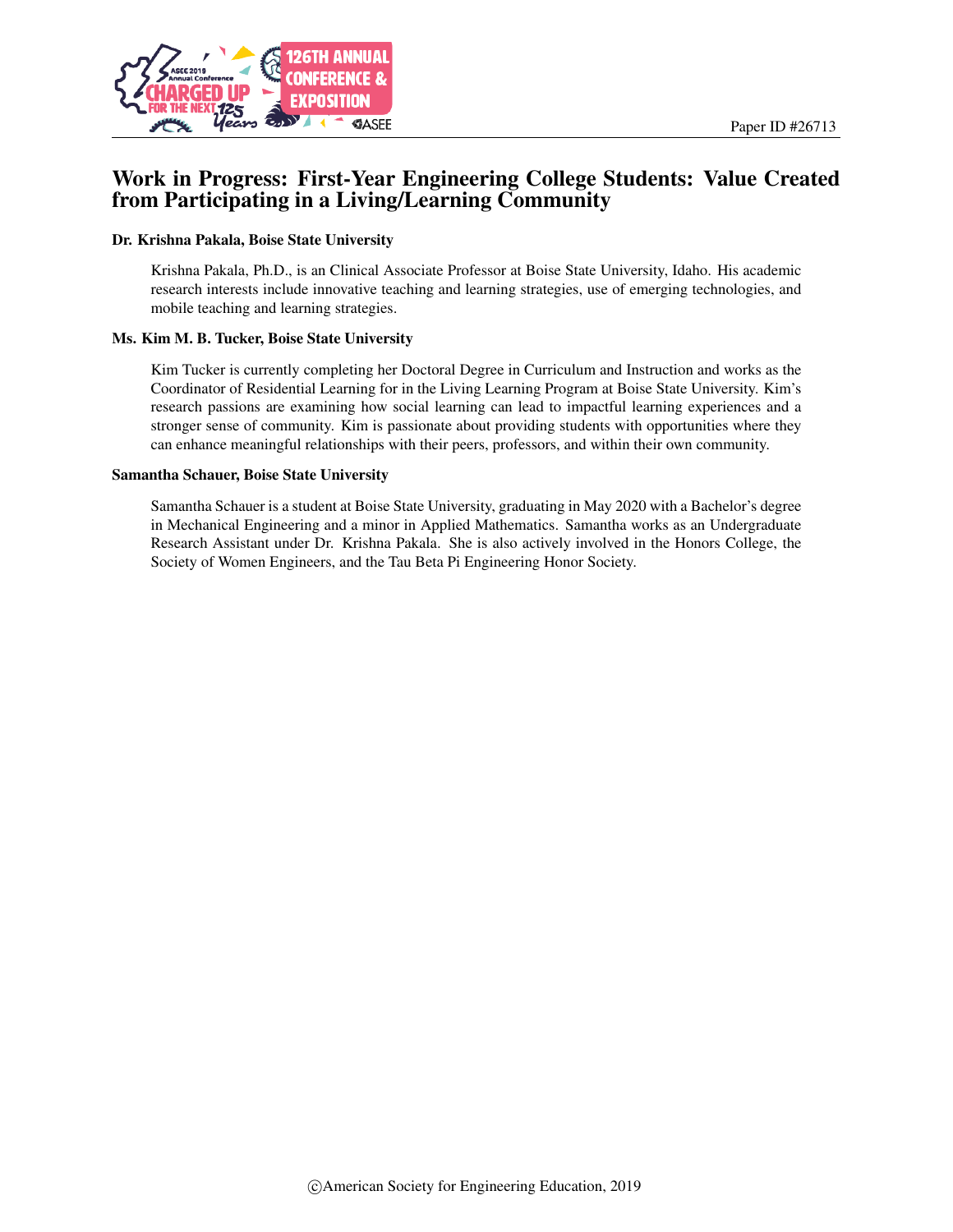# **Work in Progress: First-Year Engineering College Students: Value Created from Participating in a Living Learning Community**

#### **Abstract**

This Work in Progress paper examines how to capture the perceived value obtained from firstyear engineering college students (FYECS) from participating in the Engineering and Innovation Residential College (EIRC), a living learning community (LLC). People are social by nature and thrive through collaborating and living with others who share similar passions; however, oftentimes FYECS do not have a community of like-minded peers where support, innovation, discourse, and collaboration can take place. Adding to FYECS struggles is the fact that many do not have a mentor in their related field and are unable to start building their professional repertoire, network, technical skills, or their content knowledge related to engineering. Simply put, many FYECS do not identify with a community. The EIRC can be described as a Community of Practice (CoP) where a group of individuals have a shared vision, mutual engagement, shared repertoire, and joint enterprise. The Value Creation Framework, constructed by Wenger, Trayner, and de Laat [1] focuses on assigning value which can be produced through social learning. This theoretical framework can be used as an analytical tool to evaluate the value created within the Community of Practice such as the students living in the EIRC.

### **Introduction**

A Living Learning Community (LLC) is described as a collaborative community within residence halls that intentionally integrates living and learning through classes, programs, and faculty members living in the community. One powerful outcome of an effective LLC is a high quality Community of Practice (CoP). Over the past five years, the Faculty in Residence (FIR) for the Engineering and Innovative Residential College (EIRC) LLC has developed and witnessed the profound benefits for the students who participate in the EIRC. The FIR, Dr. Krishna Pakala, and his family have volunteered to live on campus in the residence halls for the past 5 years. In this important role, the FIR is a 24/7 faculty resource for undergraduate engineering students. The EIRC which will be examined in this project is located at Boise State University in Idaho. The EIRC is about 34% female and 66% male, and the distribution of the majors closely mirrors the college of engineering's statistics. The researchers hypothesize that students who live in the EIRC benefit greatly from being a part of the social/academic community.

The EIRC provides many resources to help students adjust to college and get involved on campus. All participants are required to take a course together taught by the FIR, and they meet once a week for the entire year. The first semester students are exposed to an innovative, best practices approach developed by Landis [2] that helps them become self-regulated students. The approach, called the Design Your Process for Becoming a World Class Engineering Student program supports the development of self-regulated learning skills that culminates into a written project at the end of the semester that focuses on goal setting, community building, academic development, and professional development [2]. During the second semester, the EIRC students work in teams on their choice of an engineering problem. The purpose of this course is to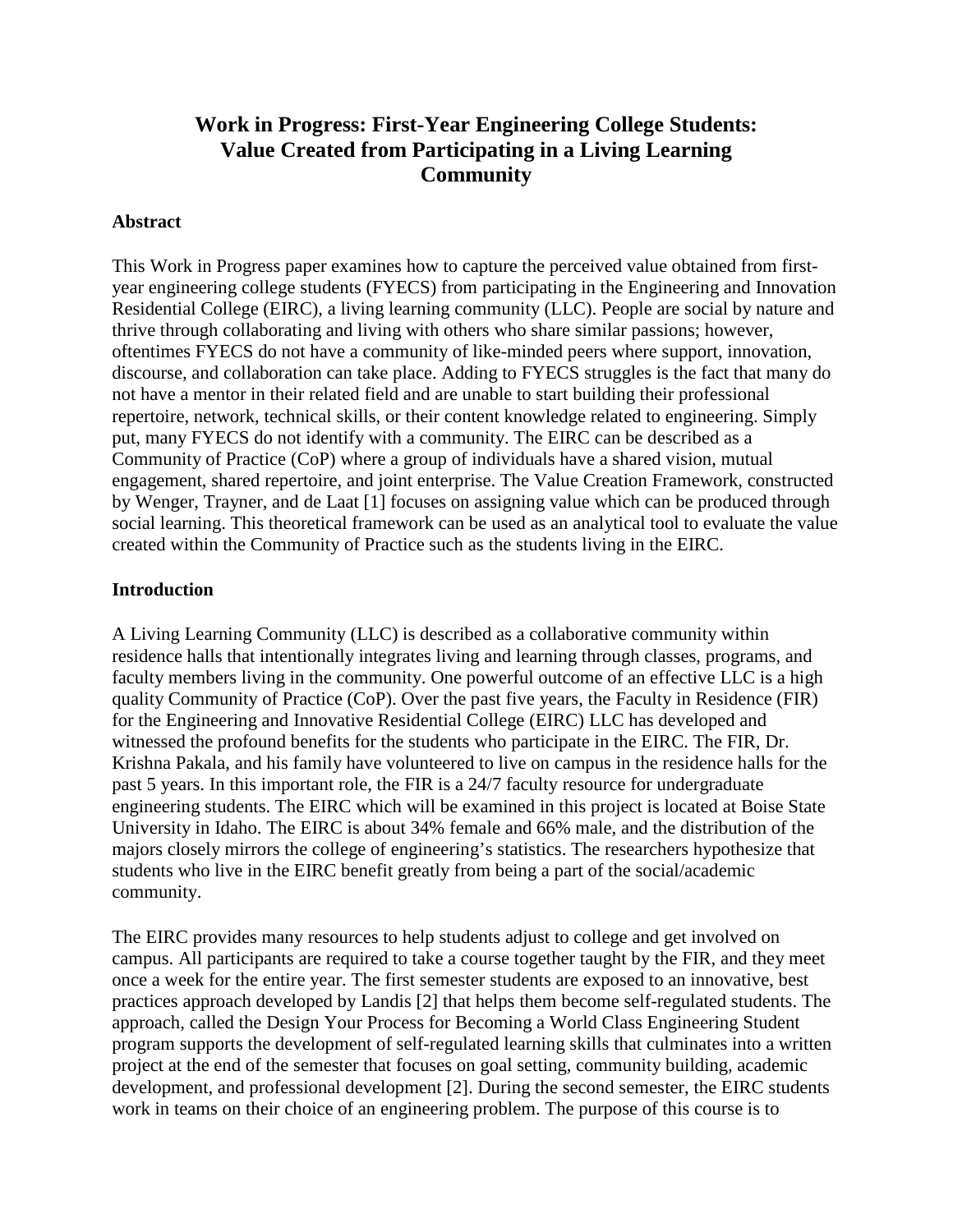provide participants in the EIRC with an opportunity to meet on a regular basis to support an active LLC. Together, participants explore aspects of success in engineering through a series of academic, community service, and team building activities. The intended learning outcomes for the engineering LLC are to increase learner self-assurance, confidence in public communication, academic achievement, self-assessment skills, digital fluency, and a sense of belonging to the community and to the university as a whole. The course covers topics such as tips for success in engineering, resume/LinkedIn workshops, how to prepare for college classes, and strategies to help the students develop personally. Providing these resources during a student's first-year, could help the students adjust and prepare for their undergraduate studies.

The FIR of the EIRC has worked in the LLC since Fall 2014 and helped to grow it into a flourishing learning community on campus from a community of 18 to 73. This FIR has supported close to 350 students over the past 5 years. Fall 2014 was the first time teaching a freshmen class for the FIR, and they had to adjust their teaching style to motivate 18-year-old students. As someone who typically teaches upper-division Mechanical Engineering courses, the FIR had to change their classroom approach in order to work with first-year college students. The class contained several homework assignments which culminated into a final report. The class also had several seminars where faculty members came to the class as guest speakers, and the FIR worked with the career center to host workshops. The EIRC's class was more structured during the first semester.

The second semester was more unstructured, meaning teams were allowed work on their own most times. They were provided feedback on their projects early on in the semester by the senior design instructors. Students also completed various activities which were designed to meet the learning objectives of the LLC as envisioned by the FIR. Student self-confidence was enhanced through service and hands-on building projects. Public communication skills were improved via group social activities and class discussions. A sense of community and belongingness was built when students participated in social activities like game and movie nights and camping and rafting trips. Special events featuring guest-speakers (like the President, Provost, Dean and faculty from the College of Engineering), and attendance at the university's Top Ten Scholars Award (highest academic honor granted to an undergraduate student) ceremony, provided students with professional and academic role models. A couple of cohorts of students were loaned iPads for use during their participation in the LLC in order to facilitate the development of their digital fluency. Students used the iPad in class to interact with the lecture content, as well as to complete assignments and homework.

Along with taking a required course, EIRC participants are required to attend events throughout the semester. The LLC provides opportunities for the students to engage in social activities, events that focus on academic excellence, and events that connect the students to campus and community resources. The students are encouraged to attend career fairs and site visits to businesses in the community, and many of these events are hosted exclusively for the LLC. Roughly six times a semester, the EIRC hosts "Evening with the Faculty," which allows students to get to know their faculty members outside of the classroom and helps students build relationships with their peers and professors. Other events such as going to a corn maze around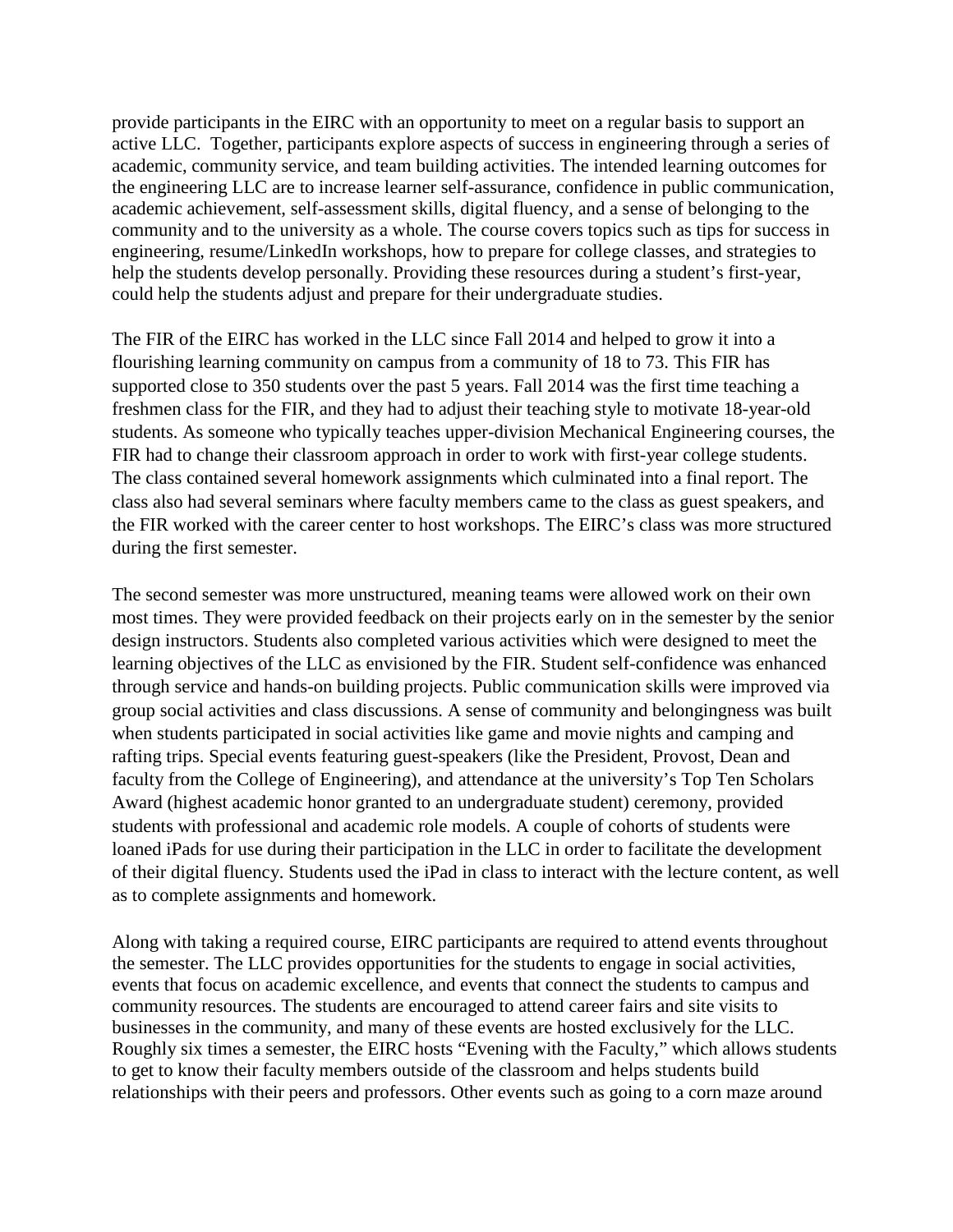Halloween, board game nights, and helping with volunteer events are offered to the students in the EIRC. While students are encouraged to attend as many events as they can, they are only required to attend a few per semester. The EIRC is also supported by two Faculty out of Residence, three community assistants, and two resident assistants.

The EIRC has had a profound impact on the FIR and his family. The FIR had a unique opportunity to be a part of the whole student's journey to/from college: from admission/recruitment to graduation/employment. The FIR's family has found an extended family of first-year students who made a positive impact on their overall living experience. A manuscript is in preparation highlighting these experiences from a faculty/family's perspective.

# **Value of EIRC**

The aim of this Work in Progress paper is to apply a framework where the researchers would be able to examine the perceived value that students obtained from participating in the EIRC. The following research question guides the study: *What value is obtained for the students involved in the EIRC LLC*? Due to the fact there is limited research on the influence an LLC has on FYECS, this project could help determine how social learning can enhance FYECS educational experiences.

# **Background**

Social interactions can be classified into two different categories: (a) network; and (b) community. Networks can be defined as a more casual relationship between members of the group where commitment to the group is minimal [3]. An example of networking could be a couple of FYECS talking before class and sharing some resources such as the location of a helpful place to study, the contact information of a professor in the College of Engineering, or the phone number of the math center; however, oftentimes the flow of information stops after the resources have been shared and the group of students do not continue to network after the short interaction. The term community is used to describe a group of individuals who meet often about a shared goal in an enriched manner where information and resources are shared [3]. An example of a community could be a group of FYECS and professors who meet regularly to study, work on projects building robots, or visiting industries related to the engineering field, such as the students who live in an LLC.

LLCs are a great example of a community and can be described as a Community of Practice (CoP) that can be implemented into an academic setting. To be determined a CoP, the group must sustain mutual engagement to pursue enterprise with one another and learning can occur [3]. This building of learning is a significant cornerstone within all CoPs. Shared repertoire is also an essential element to building a CoP and describes the communities' habits, stories, and ways in which doing things become part of the daily routines [3]. Members of a CoP are involved in new activities, can perform new tasks, and are able to master new understandings [3].

LLCs are intended to establish a community of first-year students with similar interests. The transition from K-12 education and living at home to moving on campus for higher education can be a difficult and an unfamiliar change for many students. LLCs aim to make that adjustment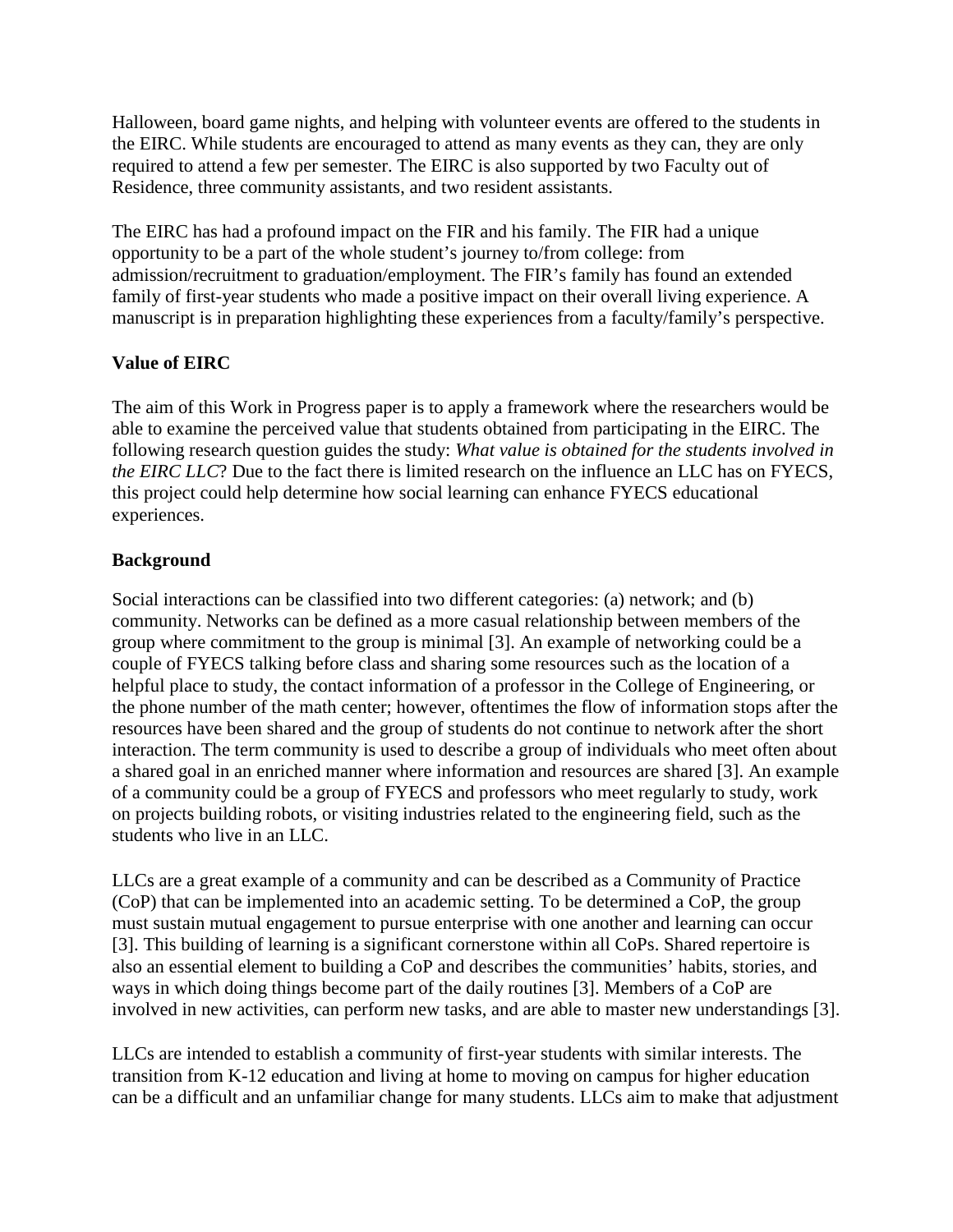easier. By participating in an LLC, students are better integrated to their college both academically and socially [4].

It has been found that students who leave the university from their STEM (science, technology, engineering, and math) track are not actually lagging behind their peers academically. Students typically leave STEM due to the heavy curriculum, uninteresting instruction techniques, or a disinterest in the field overall [5]. STEM-focused LLCs help students academically by providing resources, creating study groups, and forming relationships with faculty members and the respective departments/colleges. By providing students with these additional resources and opportunities to work with their peers, LLC participants are better able to overcome those barriers from their coursework, such as the heavy curriculum or uninteresting instruction techniques. The CoP theory finds that individuals learn more through working together, sharing stories, problem-solving, and collaborating with one another, and this may be accomplished when students are in an LLC [3].

One intentional addition to LLCs that distinguishes them from other themed housing options is the integration of faculty into the experience. Faculty members may reside in the community as a FIR, or they may locate their office within the residential college [6]. Students who participate in LLCs are also shown to have more interaction with faculty members outside of the classroom and are more likely to form a mentorship relationship with a faculty member [7].

While in general, transitioning to higher education and studying engineering is difficult for most students, it can be especially hard for first-generation college students, women, and minority groups. It was found that while 82% of students whose parents earned at least a bachelor's degree enrolled in college, only 54% of students whose parents only completed high school enrolled directly after completing high school [4]. It can be especially difficult for firstgeneration students to succeed in college because they don't have the same resources as many of their peers do, for example, understanding how to fill out the necessary forms, such as the FAFSA. It was found that first-generation students who participated in an LLC experienced a smoother academic and social transition to their university than first-generation students living in traditional on-campus housing [4].

LLCs are also an effective mechanism to support women pursuing STEM degrees [5]. Women are underrepresented in engineering. In 2013 only 19.20% of undergraduates enrolled in engineering fields were female [8]. While women typically earn higher grade point averages, they actually have lower levels of confidence than their male counterparts and are less confident in their engineering abilities [7]. LLCs can help alleviate that gap by connecting women with resources to help them succeed and additionally connect them to female faculty members and mentors who can support them during their undergraduate career and beyond [9]. Minority groups are also likely to benefit from participating in an LLC. In 2013, 37.29% of undergraduate engineering students were not Caucasian [8]. LLCs do not have to specifically target one group, however, engineering LLCs that target minority groups have a higher retention rate than LLCs that are open to the general engineering population [10].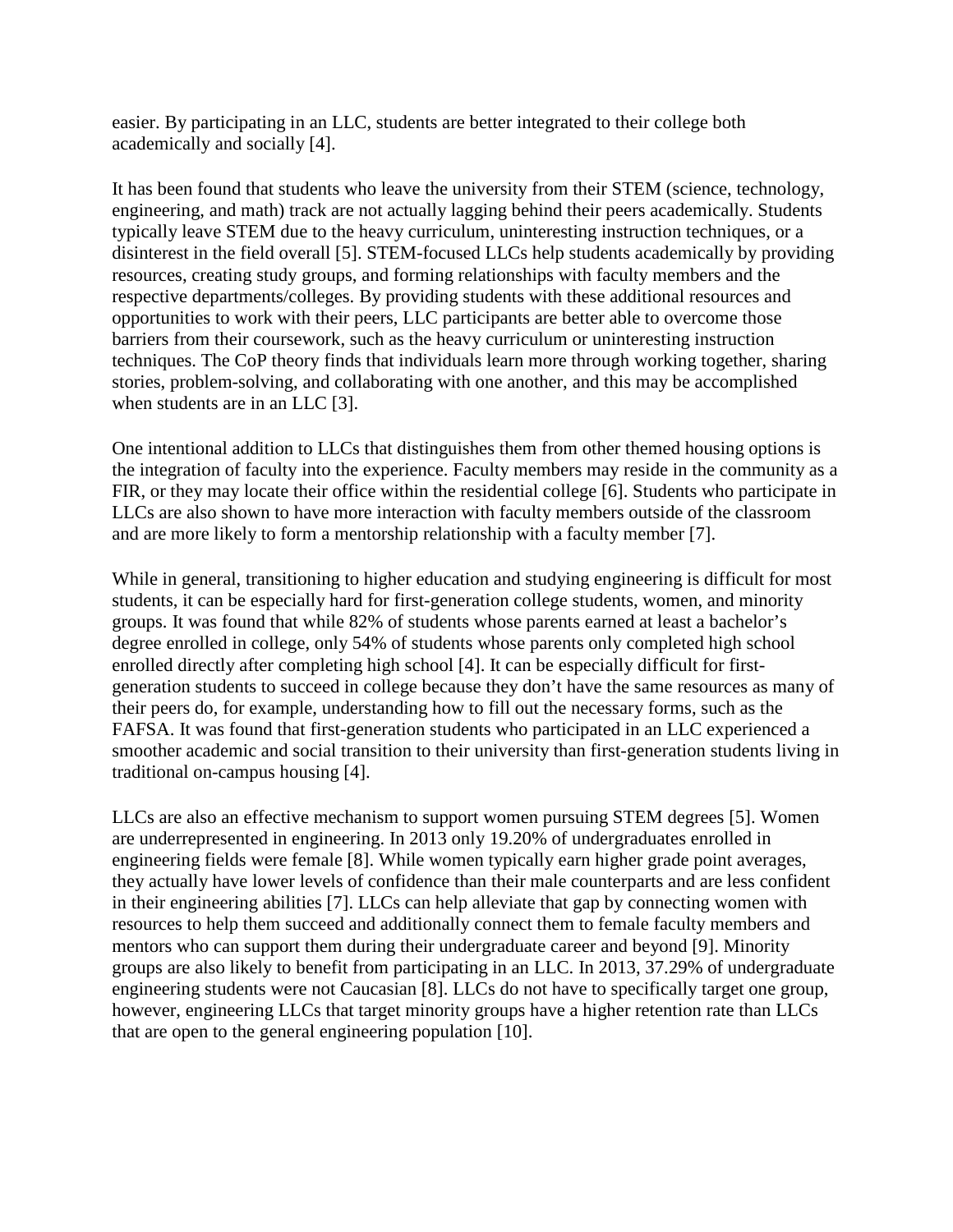# **Framework**

The Value Creation Framework, constructed by Wenger, Trayner, and de Laat would be used as the theoretical framework to analyze the value created within the CoP [1]. The Value Creation Framework focuses on assigning value which can be produced through social learning such as the learning which takes place for FYECS living in the EIRC. The Value Creation Framework has five *cycles* [1]*:*

- *Cycle 1: Immediate value: Activities and interactions.* The most basic cycle of value creation considers networking/community activities and interactions sparking the interest of the individual.
- *Cycle 2: Potential value: Knowledge capital.* Activities and interactions can produce "knowledge capital" when the value is realized at a later date and time.
- *Cycle 3: Applied value: Changes in practice.* Adapting and applying knowledge capital that leads to change in practice, approaches, or protocol.
- *Cycle 4: Realized value: Performance improvement.* After applying the knowledge capital, reflection on what effects the application of knowledge capital had on the members practice is taken into consideration.
- Cycle *5: Reframing value: Redefining success.* Value creation is achieved when social learning causes a reconsideration of the learning imperatives and the criteria by which success is defined. This includes reframing strategies, goals, or redefining success at an individual, collective, or organizational level.

#### **Case study for applying the framework**

One example of value-creation from participating in an LLC would be that of an engineering student who chooses to live in an LLC their first year of college. By simply joining the LLC, meeting some of their peers, and having fun, they have achieved *Cycle 1: Immediate Value*. In order to reach *Cycle 2: Potential Value*, that student would have to continue to work on a mutually beneficial relationship with the people they have met. That could involve studying together and sharing ideas, and study groups can easily be formed in an LLC because the students are all studying similar topics and taking many of the same classes. By studying together, those students would understand the topics at a deeper level and develop good study groups which could raise the academic level of all participants.

*Cycle 3: Applied Value* is a more difficult phase to reach. One way a FYECS could reach this stage would be through interacting with the LLC's FIR. For example, let us assume that the FYECS started to engage in group study sessions that the FIR was holding during the semester. As the result of the interactions, the FIR and the FYECS form a mentorship. That faculty member would then be able to better connect the FYECS to resources at the university and open up doors for other opportunities which may include research. They could even begin to conduct research together, which provides the student with a new skill set and experience that was not previously available to them as a FYECS. This opportunity may have not have occurred in the same way without the FYECS participation in the LLC.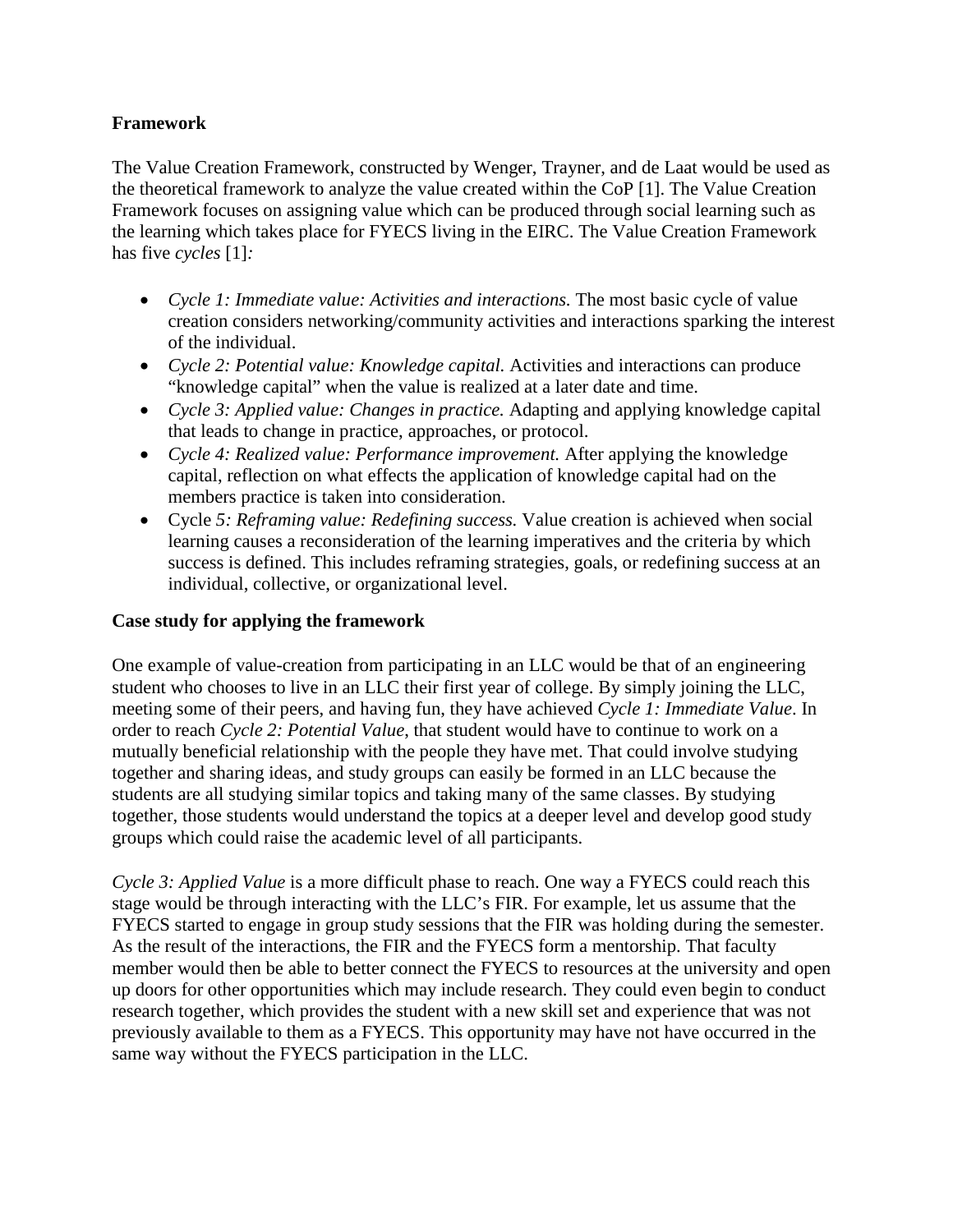If that student and faculty member continued to do research, the student would acquire new skills that they had not yet uncovered. For example, through the mentorship established by the FIR and the FYECS, the two may continue to work more on a research project with one another. The research project could be written about ways to properly implement engineering education techniques into the classroom. The student and faculty member may choose to publish their findings. The FYECS reflects back on the skills gained through working on the research and find they are now more hirable. The FYECS has now entered *Cycle 4: Realized Value*. By publishing their work, they have actually produced something due to their relationship that had not previously been done. In order to reach *Cycle 5: Reframing Value*, their work would have to create institutional change. If their work was on engineering education techniques, and other faculty in the college or the university decide to implement changes to their teaching routines, then the work of that student contributed to major change that affects the entire university. To simply publish work is not enough to reach Cycle 5 of value-creation. There must be institutional change that occurs as the result of the realized value.

### **Plans for Data Collection and Analysis**

To perform this study in the near future, we would use mixed methods to obtain data on how a FYECS can obtain value from living in the EIRC LLC located at Boise State University. This study will be conducted with the goal of learning how working with a LLC can create value for the FYECS through using Wenger et al.'s Value Creation Framework [1]. Through the use of the Value Creation Framework, the researchers will provide a foundation for the evaluation process where the integration of heterogeneous sources of data will help to create a picture of how networks or communities can potentially create value for the FYECS [1].

For this study, purposeful sampling will be employed "...based on the assumption that the investigators want to discover, understand, and gain insight and therefore must select a sample from which the most can be learned" [11]. Additionally, criterion-based sampling will be used for the selection of the participants in this study [12]. This method will be used to select the participants because the individuals meet the predetermined criteria [13] for the research project. The predetermined criteria will be 1) the participants live or has lived in EIRC LLC and 2) the participant is or was enrolled in the LLC Engineering Course.

# **Interviews**

A percentage of the participants who have lived in the EIRC LLC will be interviewed based on questions adapted from the template created from the Value Creation Framework [1]. Each interview will be conducted at the university in the researchers' offices or at a quiet location such as a public library. The interviews will be digitally recorded, and each interview will be conducted in a semi-structured manner [14]. The interviews will last approximately 45 minutes.

#### **Personal Value Narrative Form**

The Personal Value Narrative Form created by Wenger et al. which was developed from their Value Creation Framework [1] will be given to a percentage of the participants to describe their overall experience of participating in the LLC. The Personal Value Narrative Form would be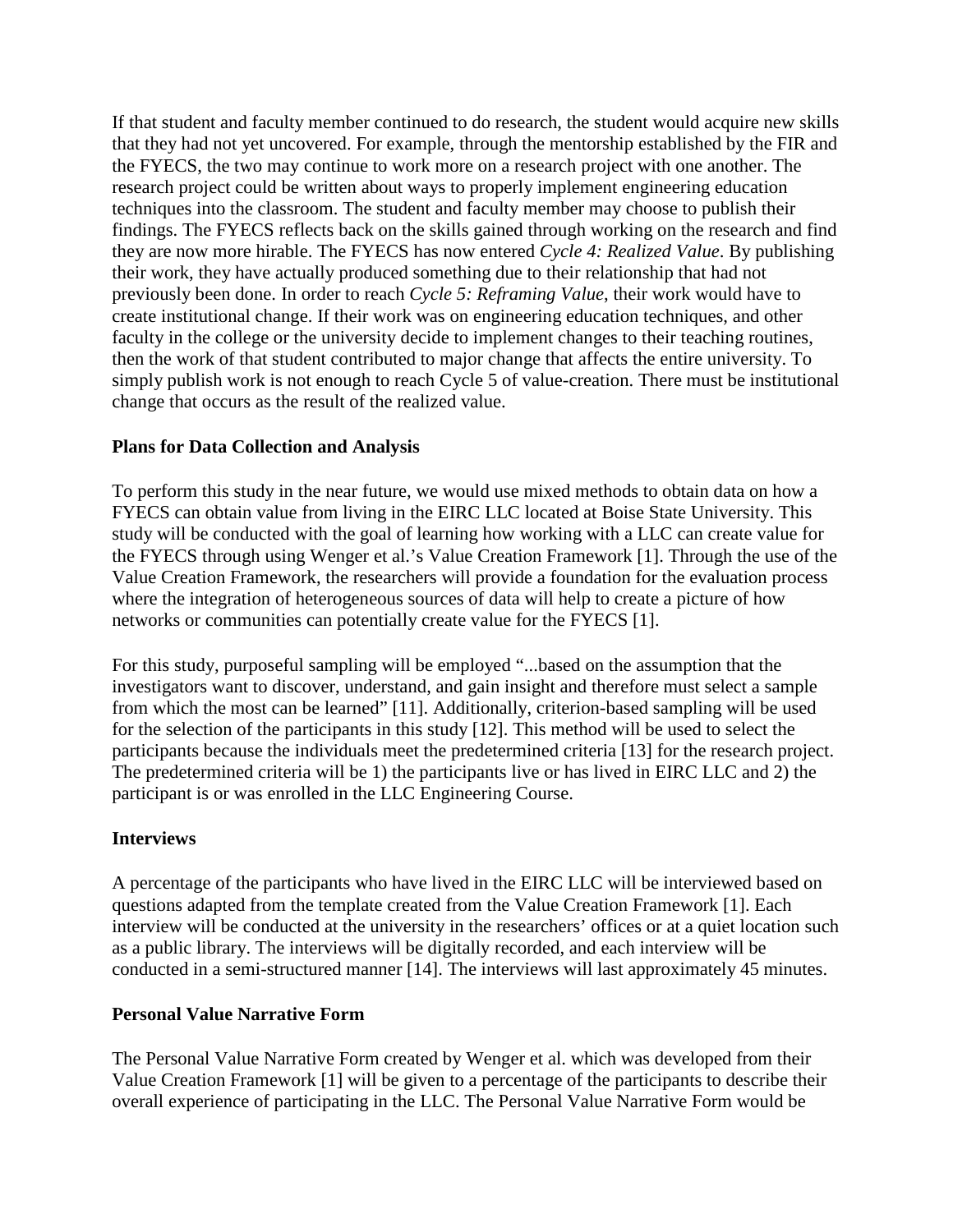used to help produce a robust picture of the contributions of the participant's time spent living in the LLC. The following guiding questions will be asked [1]:

1. What activities did you participate in as the result of the LLC?

2. What specific insights did, or didn't you gain from participating in the EIRC LLC?

3. How did the LLC influence you as a FYECS? What did or didn't it enable you to do that would not have happened otherwise?

4a. What difference did it make to your performance in school? How did this contribute to your personal/professional development?

4b. How did the LLC contribute to the goal of the organization? Qualitatively? Quantitatively? 5. Has the LLC changed your or some other stakeholders' understanding of what matters?

### **Course Evaluations and First Semester Written Project**

The researchers will collect current and past course evaluations submitted by the FYECS who participate in the LLC course. Course evaluations are distributed by the University for all courses each semester. The evaluation period is open for the last two weeks of a semester, closing the night before finals week. Periodically, reminder emails are sent to students who have not yet finished their evaluations to encourage them to complete the evaluations and to remind them of the importance of student feedback for the instructors and for the university. The instructor does not have access to course evaluation responses until after final grades are submitted and the grades are officially posted by the Registrar. Student responses are entirely anonymous. The system only reports how many students completed the course evaluations and their responses. In order to encourage maximum participation and solicit feedback from the students, the instructor did offer an extra credit incentive to students who provided a screenshot of their survey completion. The screenshots do not include survey responses, they just show a confirmation of their course evaluation submission. The written projects completed in the first semester of the LLC course will also be used in the study by obtaining prior permission from the students. All data would be analyzed through the lens of the five cycles of the Value Creation Framework.

#### **Discussion and Conclusion**

The reviewed literature suggests LLCs provide great benefits to students [3, 4]. Especially, the LLCs have a huge positive impact on first-generation students [4]. The EIRC with 34% female students, supports the literature that LLCs provide pathways to support women pursuing STEM degrees [5, 9]. Retention of underrepresented students can be achieved by focused attention to design and recruitment in the LLCs [10].

Our study was guided by the research question: *What value is obtained for the students involved in the EIRC LLC*? A framework that helps assess the value created in the EIRC for FYECS is identified [1]. This framework is ideally suited for the EIRC owing to the varied experiences the FYECS are exposed to in the program. A case study was provided as to how one might apply the framework. In this Work in Progress paper, a process to carry this research is also identified.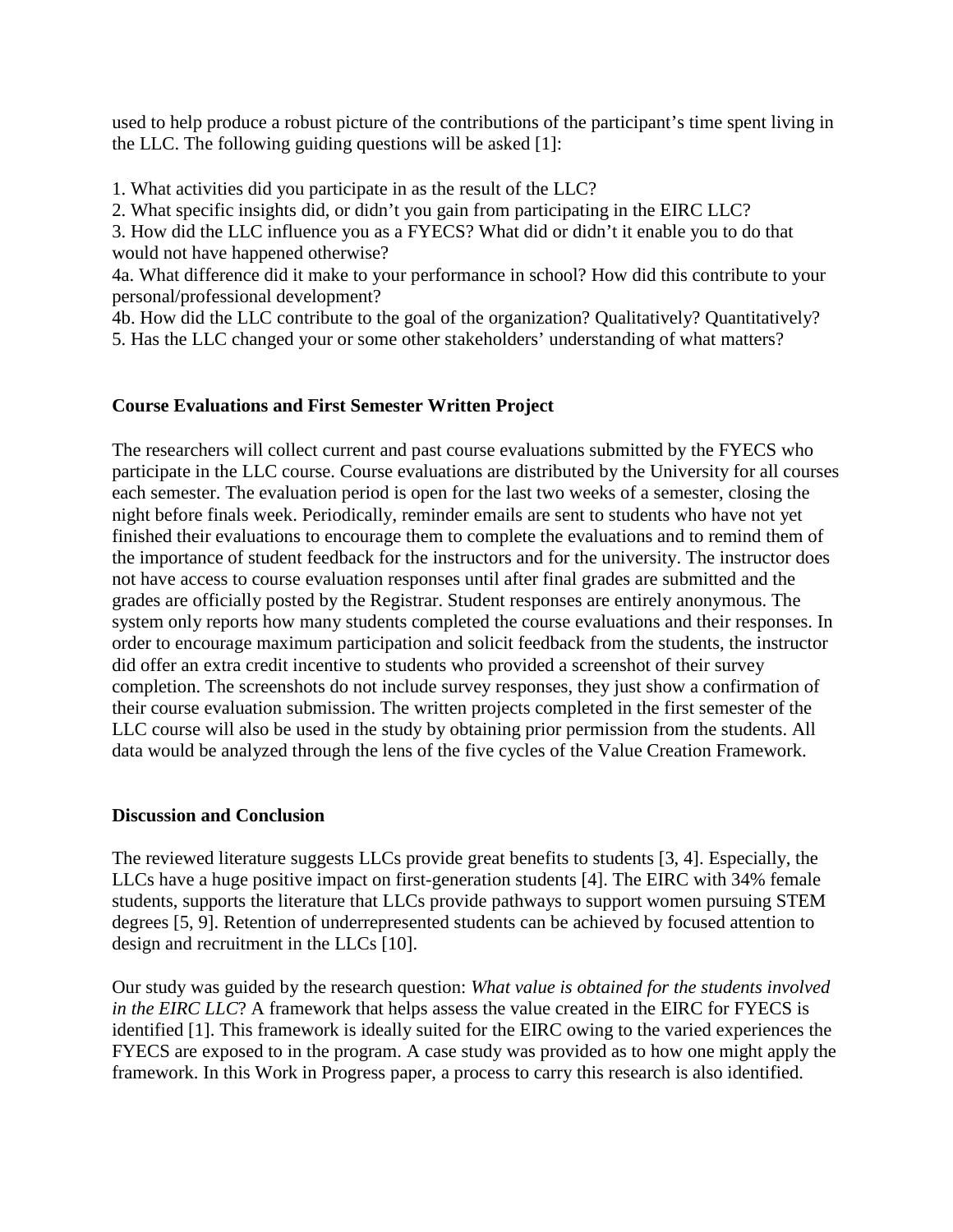In the near future, this exploratory study will be further advanced by obtaining the Institutional Review Board approval to carry out the research with human subjects. The researchers hope to quantify the value generated for the students by participating in the EIRC to further bolster the support for this program. The dissemination of the results may encourage participants to continue in their value creation after they leave the EIRC.

Once the results from this study are obtained and analyzed, the future work of the researchers involves answering another research question: *How do we translate the value proposition to students who are not part of a community of practice*? Translating some of the best practices in the EIRC to students who are not part of it will surely impact the recruitment and retention efforts. Quantifying the value of these experiences can provide guidance for support systems that can be put in place by the university.

# **References**

[1] E. Wenger, B. Trayner and M. de Laat, *Promoting and assessing value creation in communities and networks: a conceptual framework*. Open University of the Netherlands, 2011.

[2] R. Landis, *Studying engineering: A road map to a rewarding career,* Discover Press, 1995.

[3] E. Wenger, *Communities of practice*, 1st ed. Cambridge: Cambridge University Press, 1999.

[4] K. Inkelas, Z. Daver, K. Vogt and J. Leonard, "Living–Learning Programs and First-Generation College Students' Academic and Social Transition to College", *Research in Higher Education*, vol. 48, no. 4, pp. 403-434, 2006. Available: 10.1007/s11162-006-9031-6 [Accessed 17 December 2018]

[5] J. Micomonaco, "Living-Learning Communities as a Potential Intervention to Increase the Retention of First-Year Engineers", ASEE, 2011.

[6] K. Inkelas, M. Soldner, S. Longerbeam and J. Leonard, "Differences in Student Outcomes by Types of Living–Learning Programs: The Development of an Empirical Typology", *Research in Higher Education*, vol. 49, no. 6, pp. 495-512, 2008. Available: 10.1007/s11162-008-9087-6 [Accessed 28 December 2018].

[7] M. Soldner, H. Rowan-Kenyon, K. Inkelas, J. Garvey and C. Robbins, "Supporting Students' Intentions to Persist in STEM Disciplines: The Role of Living-Learning Programs Among Other Social-Cognitive Factors", *The Journal of Higher Education*, vol. 83, no. 3, pp. 311-336, 2012. [Accessed 28 December 2018].

[8] "Data Tables - nsf.gov - Women, Minorities, and Persons with Disabilities in Science and Engineering - NCSES - US National Science Foundation (NSF)", *Nsf.gov*, 2019. [Online]. Available: https://www.nsf.gov/statistics/2017/nsf17310/data.cfm. [Accessed: 02- Feb- 2019]